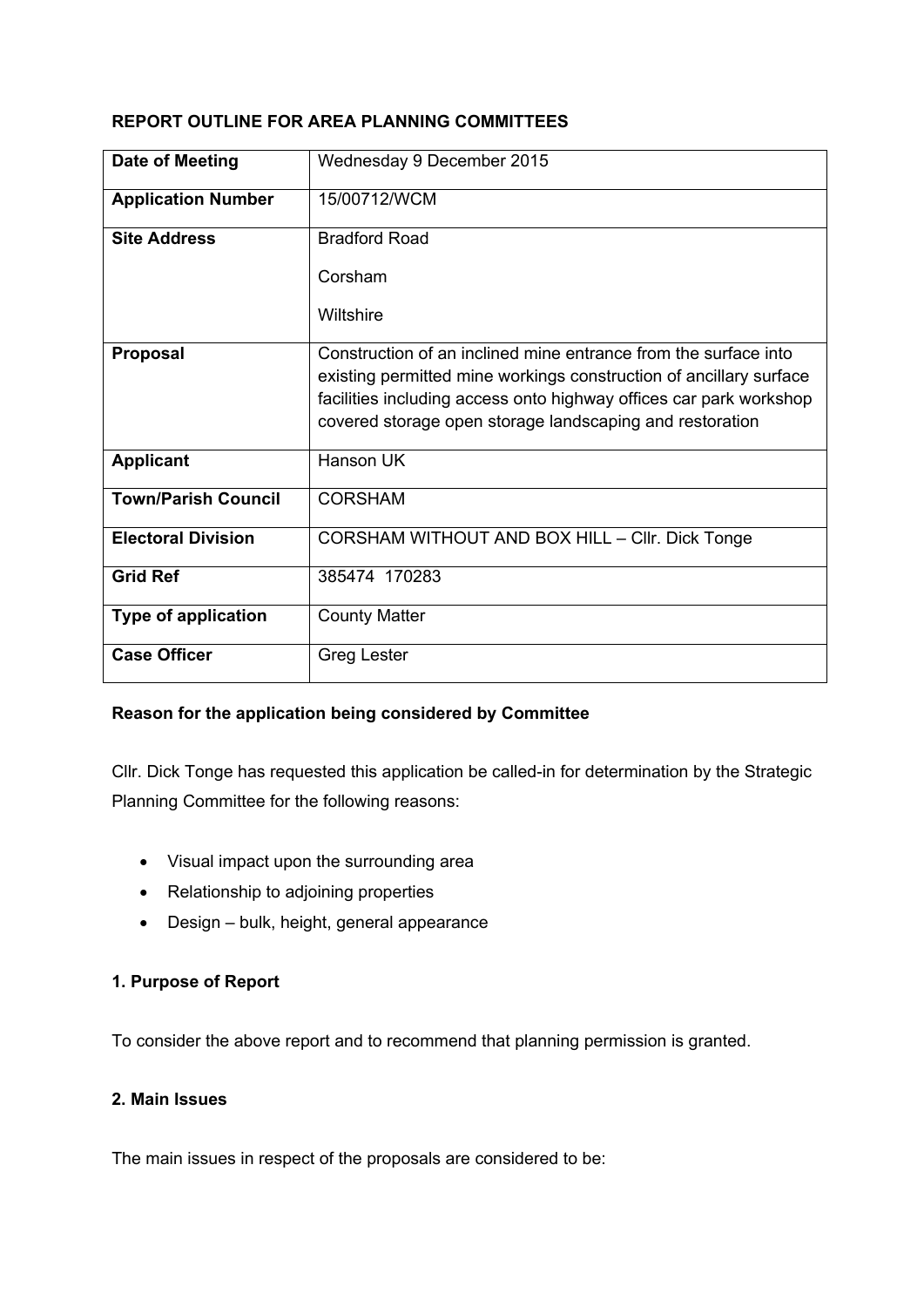Minerals Policy Landscape/Visual impact Ecological Impact Highways Impact Noise, Dust and Vibration

# **3. Site Description**

The site of the proposed new mine access and surface facilities is located on a portion of agricultural land owned by the applicant located between Corsham to the east and Rudloe to the west. Access to the site would be derived from the B3109 Bradford Road. Properties fronting the A4 Bath Road are located to the north of the site, with further residential properties being located to the south west. The site slopes upwards towards the north, with land to the south beyond Bradford Road falling

# **4. Planning History**

| .                                                                               |               |  |  |  |  |  |
|---------------------------------------------------------------------------------|---------------|--|--|--|--|--|
|                                                                                 | Hartham Park. |  |  |  |  |  |
| 14/05146/PREAPP New adit to gain access to the existing dimension stone mine at |               |  |  |  |  |  |

14/05155/SCR EIA Screening opinion for a development comprising the provision of a new mine portal, storage shed, workshop and associated offices, infrastructure and storage yard.

# **5. The Proposal**

The proposal seeks planning permission for the construction of a new inclined mine access to existing underground working in the applicant's ownership, along with surface development comprising offices, workshop, covered storage area, open storage area, hard surfacing and a highway access.

The new mine access will be cut through overburden and rock at a gradient of approximately 1 in 10 in the north west portion of the surface area, to intersect with the existing permitted underground mine area within the applicant's ownership. Mineral from the mine will be brought to the surface from the base of the inclined shaft.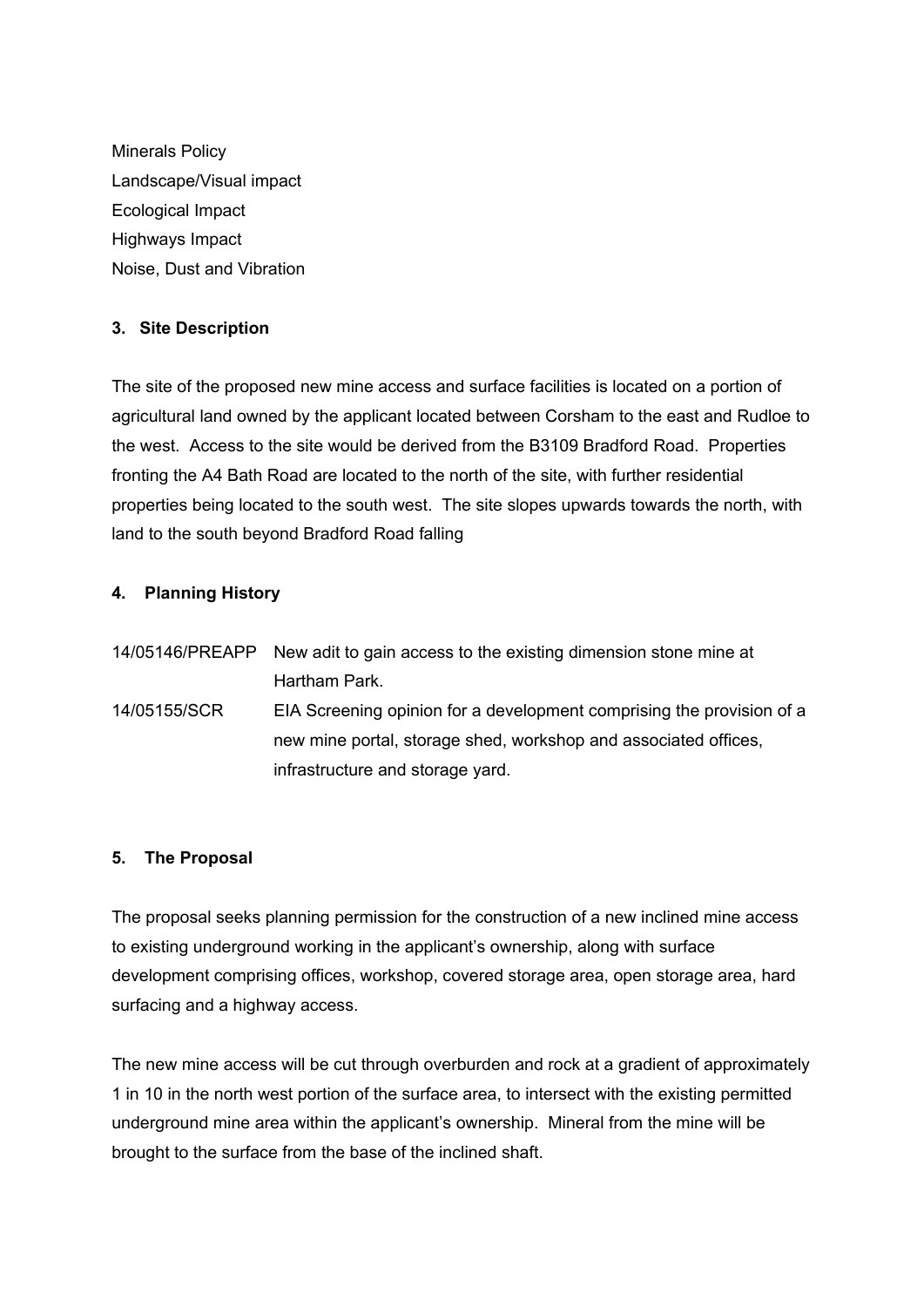The proposed above ground facilities will comprise the following buildings and structures:

Workshop, measuring 30 metres x 10 metres x 5 metres to eaves height Storage shed, measuring 30 metres x 10 metres x 6 metres to eaves height Office, measuring 20 metres x 10 metres x 3 metres to eaves height

In addition, it is proposed to erect two ancillary outbuildings between the workshop and storage shed, provide a tarmac hard surfaced parking and turning area with additional stone hardstanding for outdoor stone storage, erect a 2.4 high perimeter fence to the north west and east frontages, with 2m high close board to the southern frontage with Bradford Road.

No additional underground works are sought or proposed as part of the current planning application.

It is proposed that the surface workings will be operational between 0700-1700 Monday to Friday and 0700-1300 on Saturdays with no working on Sundays or Bank or public holidays.

#### Environmental Impact Assessment Regulations

A Screening Opinion was issued by the Council taking into account the selection criteria in Schedule 3 to the 2011 Regulations, the proposal would not be likely to have significant effects on the environment by virtue of factors such as its nature, size or location and EIA is therefore not necessary.

#### **6. Local Planning Policy**

The following development plant policies are considered relevant to the determination of this application:

#### **Wiltshire and Swindon Minerals Core Strategy**

MCS4 – The Supply of Building Stones

# **Wiltshire and Swindon Minerals Development Control Policies Development Plan Document**

MDC1 – Key Criteria for Sustainable Minerals Development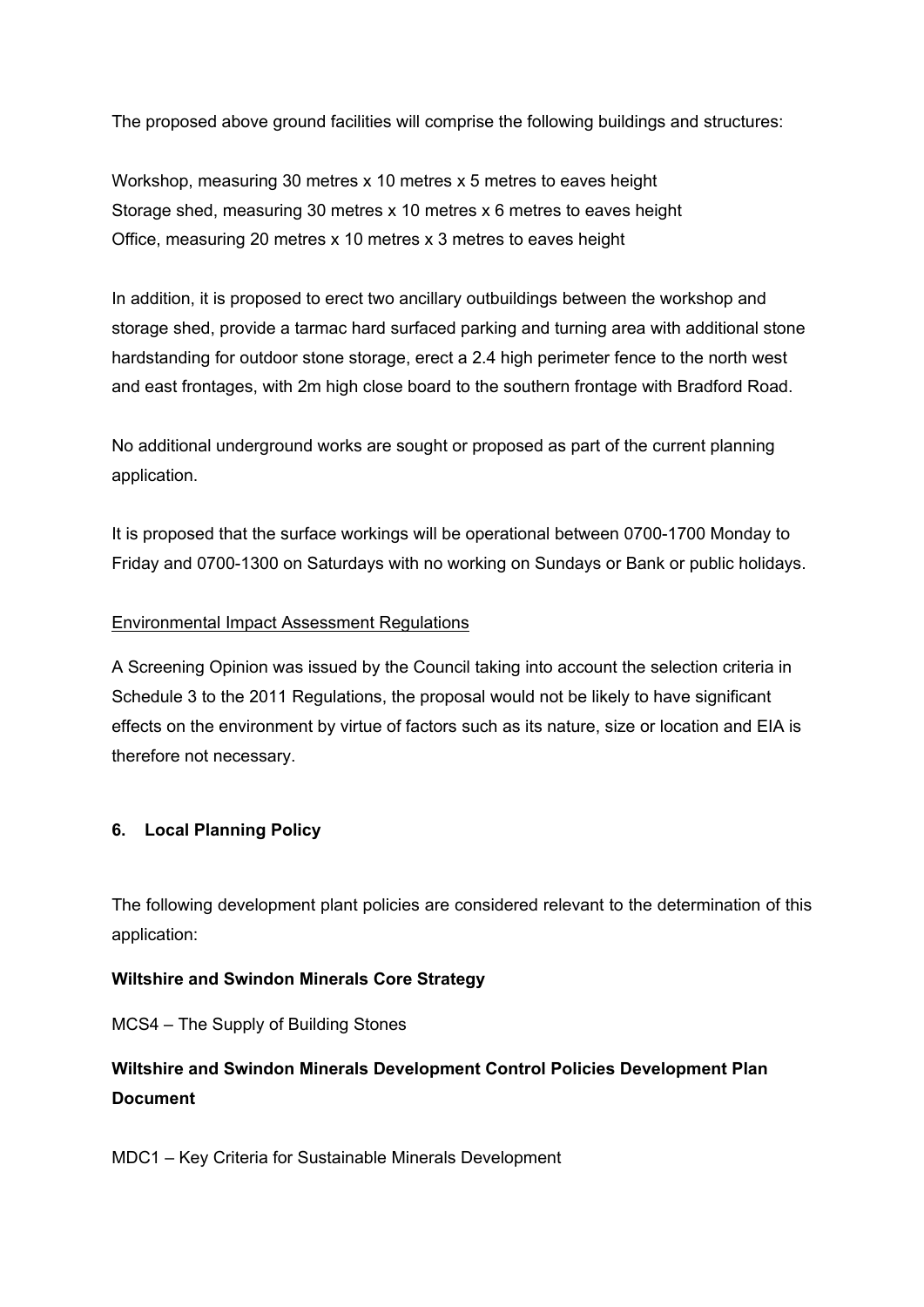- MDC2 Managing the Impact of Minerals Development
- MDC3 Managing the Impact on Surface Water and Groundwater Resources
- MDC5 Protection and Enhancement of Wiltshire and Swindon's Landscape Character
- MDC6 Biodiversity and Geological Interest
- MDC8 Sustainable Transport and Minerals Development
- MDC9 Restoration, Aftercare and After-use Management of Minerals Development

#### **7. Summary of consultation responses**

**Corsham Town Council –** Support the application but would like to see building stone clad with pitched roofs. Planting should be delivered at the same time as the buildings and must be to a high standard.

**Environment Agency –** No objection subject to conditions and informatives being added to cover: surface water management and an informative to cover pollution during construction.

**Historic England –** Applications should be determined in accordance with National and Local guidance

**Wessex Water -** The applicant has had pre application discussions with Wessex Water and appears to have addressed issues identified which can be further assessed and agreed should approval be granted.

**Local Highway Authority –** No objection subject to the imposition of conditions for visibility splays and on-site wheel washing facilities.

**Wiltshire Council Landscape Officer –** Support application subject to imposition of conditions to secure a detailed scheme of planting and replacement planting in the event of failures and a requirement to remove all redundant buildings, fencing and surfaces when the access is no longer required.

**Wiltshire Council Ecologist –** Comments awaited

**Wiltshire Council Environmental Health Officer –** No objection subject to conditions to restrict working hours on site, installation of a close boarded fence to reduce noise emissions and measures to control noise and dust resulting from construction of the adit.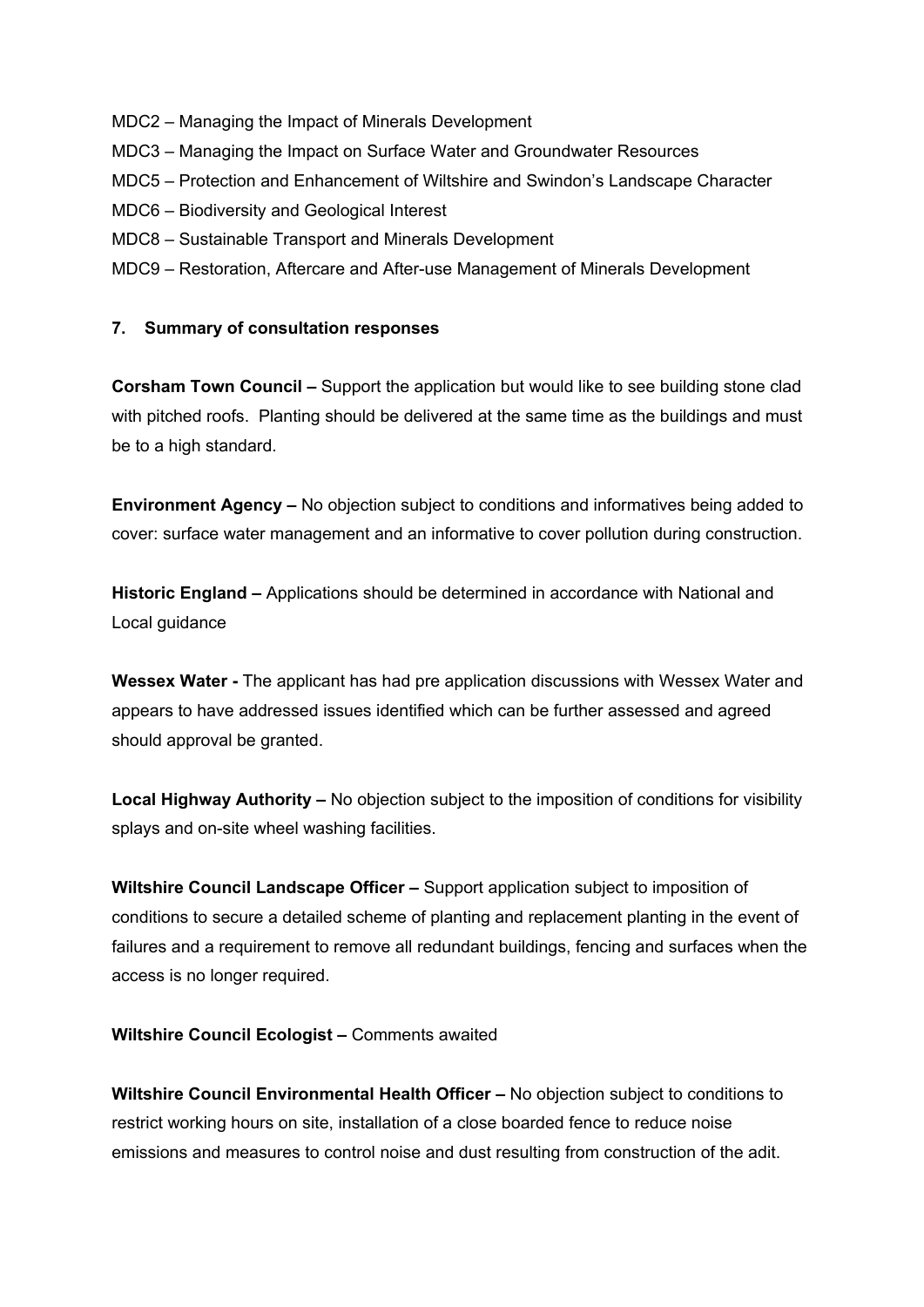## **Wiltshire Council Archaeology –** No comment

### **Wiltshire Council Arborist –** No objection

### **Wiltshire Council Rights of Way –** No objection

### **8. Publicity**

The application was advertised in accordance with Schedule 3, Article 13 of the Town and Country Planning (Development Management Procedure) (England) Order 2010 (as amended). This involved the erection of site notices on land located at and around the application site, an advertisement in the local newspaper and the issue of neighbour notification letters.

21 letters of objection have been received, raising the following concerns:

- Proposal will result in the creation of a new mine
- Concern over safety of workers in neighbouring mine workings
- Health and Safety at Work Act not properly considered
- Concern over flood risk management within the mine
- Areas worked by Hanson will be sealed off from the independent workings
- Concern over groundwater 'inrush' to the workings
- In combination effects with other proposed development in and around Corsham and how this may impact on Bat Species
- Approving the application will remove an important green space and buffer between Rudloe and Corsham and alter the rural nature of the area
- The purpose of the space being to 'ensure that a green open space between Corsham and surrounding villages is retained'
- It represents industrial development between two residential areas
- More modern extraction system could be adopted at existing access
- Extra air shafts could be added/old ones opened up
- Electric vehicles could be used underground
- Disused quarry entrances exist locally, why not utilise those
- Applicants lose lease to existing shaft in 2016
- Quality of stone is deteriorating; if the site is abandoned prior to end date of extraction, will it actually be restored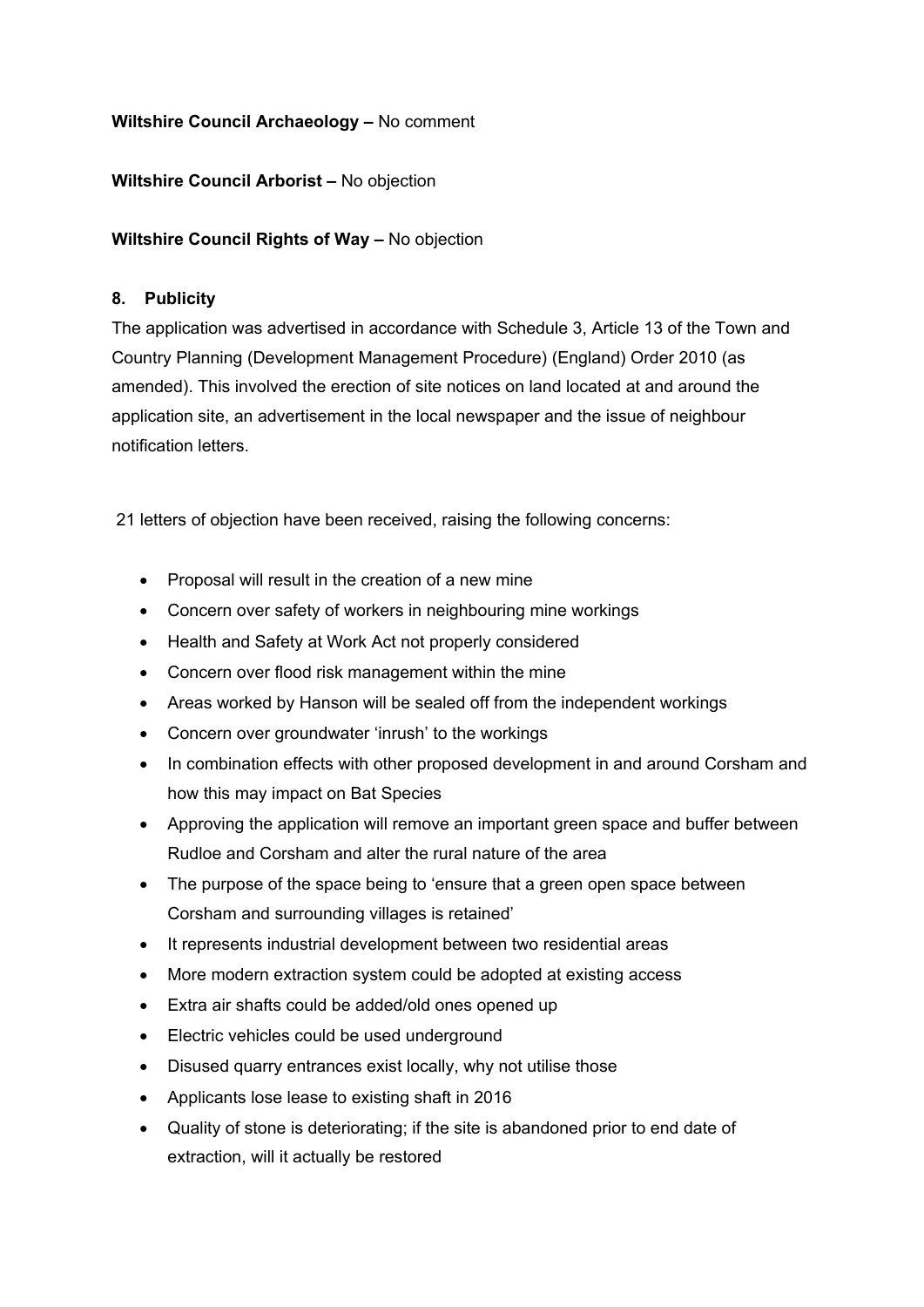- With two shafts in use, will add to both production and traffic in the area
- Unconvinced swale is sufficient to deal with run-off from the site
- Application form, is not completed correctly it states 0 tonnes for extraction
- No benefit to the local community
- Is there sufficient mineral to justify a new shaft
- Proposed planting will screen all views, not just those of the site
- In combination effect of the proposed development and others on bat populations need to be assessed
- Views across open fields have been enjoyed by residents, walkers, cyclists and others for decades
- Impact on countryside will be 'high' due to the nature and scale of buildings
- Increased noise impact
- Application is not required to secure the continued supply of building stone
- Will the existing access to the mine be closed permanently
- Increase of windblown dust from storage areas and mining activity
- No details of amount of construction traffic to use the site
- Increased pollution
- Devaluation of properties
- Mining under residential properties

# **9. Planning Considerations**

Section 70(2) of the Town and Country Planning Act 1990 and section 38(6) of the Planning and Compulsory Purchase Act 2004 require that the determination of planning applications must be made in accordance with the Development Plan, unless material considerations indicate otherwise.

# **Minerals Policy**

The proposal seeks planning permission to create a new access into an existing underground stone mine at Hartham Park, Corsham, along with various surface works, including the erection of a work shop, storage building and office and some ancillary outbuildings.

It has been raised within a majority of the consultation responses that the proposal being presented for consideration is not merely for a new access to an existing mine, but for an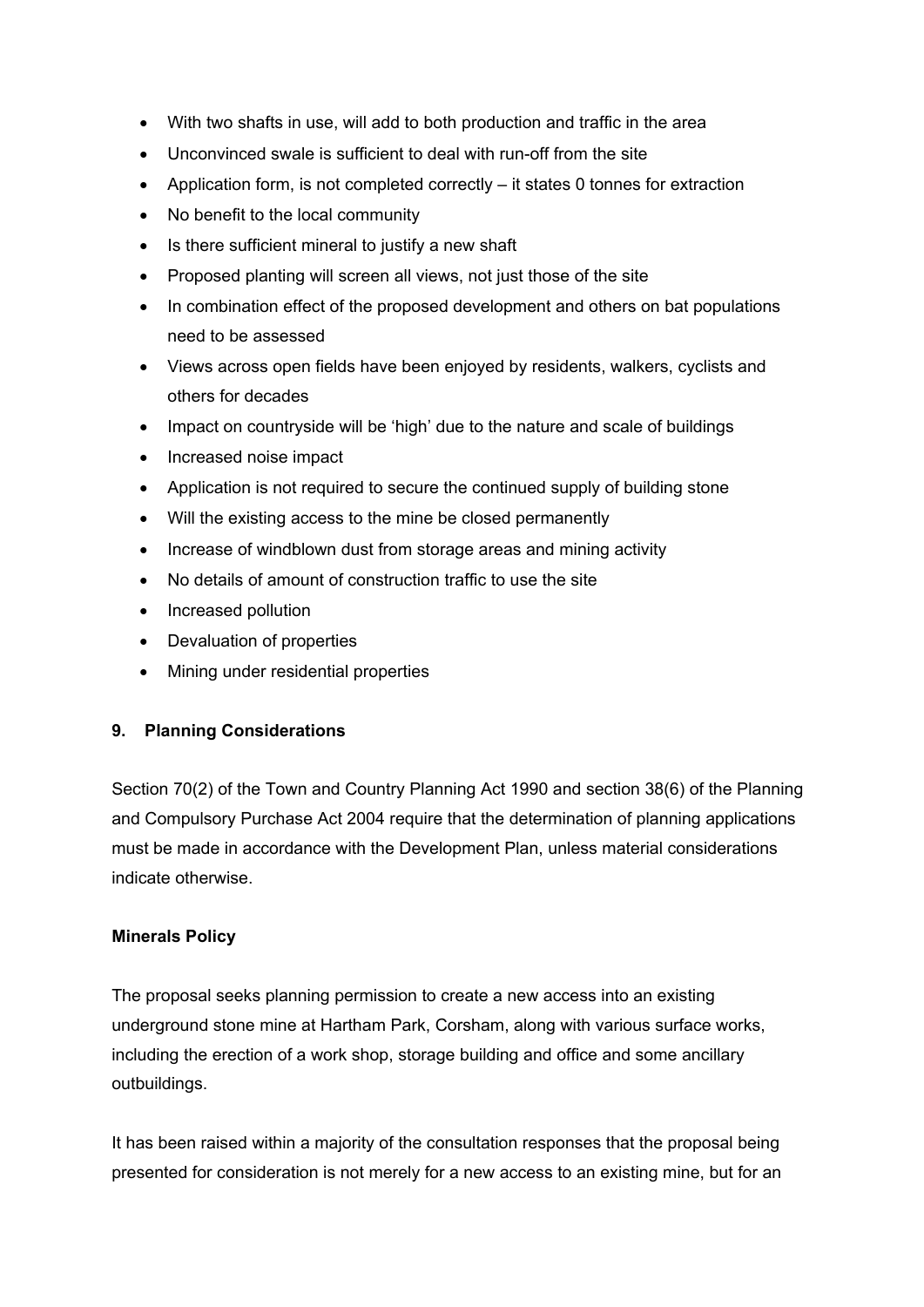entirely new mine. By way of clarification, the present application would create a new access to enter an existing permitted mine, as approved by planning permission N/98/01945/WCM. All conditions and provisions attached to that permission will continue to apply to the entire extent of the underground workings whether the new access under consideration is permitted or not. If conditions attached to the permission for the underground workings are incompatible with the new access, this in itself is not a reason to refuse planning permission for the new access, as no new underground working (with the exception of the excavation of the adit) would be authorised by this application. Therefore, for the purposes of this report, no further consideration is given to objections relating to matters that solely relate to the underground workings or to land/mineral ownership issues.

Policy MDC1 requires the applicant to that a need exists for the development proposed and that adverse impacts that may be associated with that development can be adequately mitigated. The applicant has stated that allowing a new access will assist in improving ventilation, and aid access to the working face for employees, but also provide a safer and easier point of access/egress in the event of an emergency. Further benefits would be reducing the length of time taken to bring cut stone to the surface and reducing costs associated with double handling stone at the existing access.

The application is supported by assessments related to Landscape, Noise and Vibration, Ecology, Archaeology and Cultural Heritage and Flood Risk. In addition a mitigation proposals management plan has also been submitted. The details of these assessments will be discussed in following sections.

#### **Landscape and Visual Impact**

Policy MDC5 requires proposals for minerals development to include an assessment of the adverse impacts upon Wiltshire and Swindon's landscape character, including any designated areas. The proposed development is not located within a designated area, although the Cotswold Area off Outstanding Natural Beauty lies to the west of Rudloe.

Such proposals should include appropriate provision to protect and where possible enhance the quality and character of the landscape.

The proposal is accompanied by a landscape and visual impact assessment (LVIA) that describes the existing features of the site and considers how the development proposed may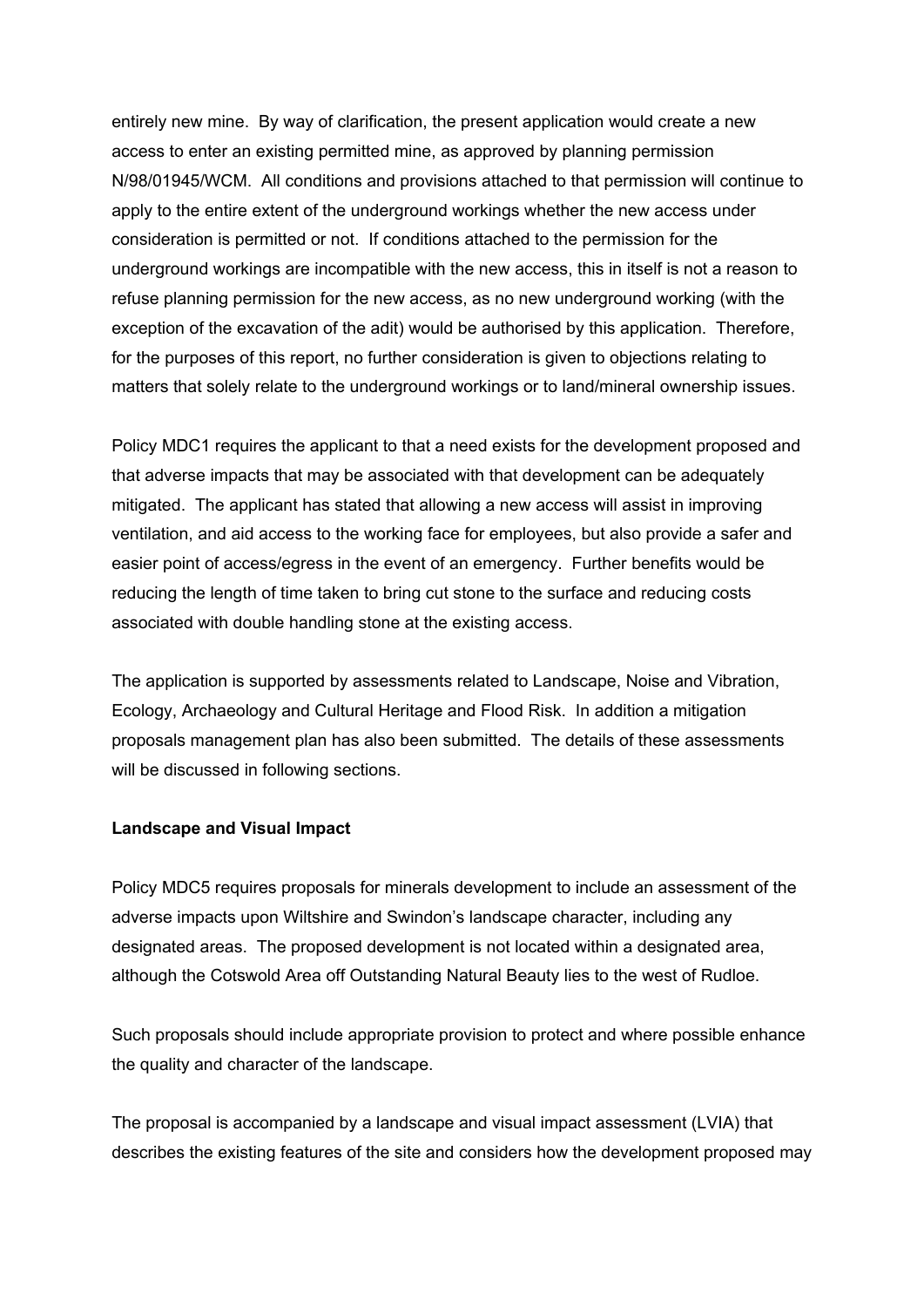impact upon the existing landscape and views to the site and how mitigation could be used to alleviate any negative impacts that may be experienced.

The LVIA identifies the site as forming part of a belt of agricultural land between Corsham and Rudloe. The open land extends to the north to countryside and south to parkland. A copse of deciduous woodland is located in the southwest corner of the field. Section 5 of the LVIA identifies potential effects of the development on landscape character and the scale of those effects. Overall the LVIA concludes that the landscape character has a medium sensitivity to the type of development proposed and the magnitude of change would be low (medium) resulting slight to moderate effects on the landscape. It further states that both impacts are adverse due to the loss of agricultural land and the introduction of development between settlements, but also beneficial due to the reinforcement and strengthening of field boundaries and introduction of woodland and hedgerow planting.

Mitigation is proposed in the form of additional landscape planting and low planted earth banks to assist in screening the development to help 'breakup' the built form of the development. Whilst details of the landscape planting have been included, this does not provide specific details on locations for planting, the type of tree/hedge/shrub or planting centres. These details can be required by way of a suitably worded planning condition. Furthermore, following concerns raised regarding building materials and the location and orientation of the buildings, the buildings have now been rearranged on site to reduce their visual bulk and also incorporate bath stone cladding on some elevations to provide a softer appearance.

Whilst the LVIA does identify some negative aspects it is proposed that once the surface workings and mine adit are no longer in use, either as a result of exhaustion of the mineral reserve, or through cessation of works, that the site will be restored. Buildings and hard surfaces would be removed, and the adit infilled. Trees introduced to the site would be retained.

The Council's Landscape Officer has raised no objection to the scheme on the basis of landscape and visual impact. Details of the restoration are provided and can be secured by a suitably worded planning condition.

#### **Ecological Impact**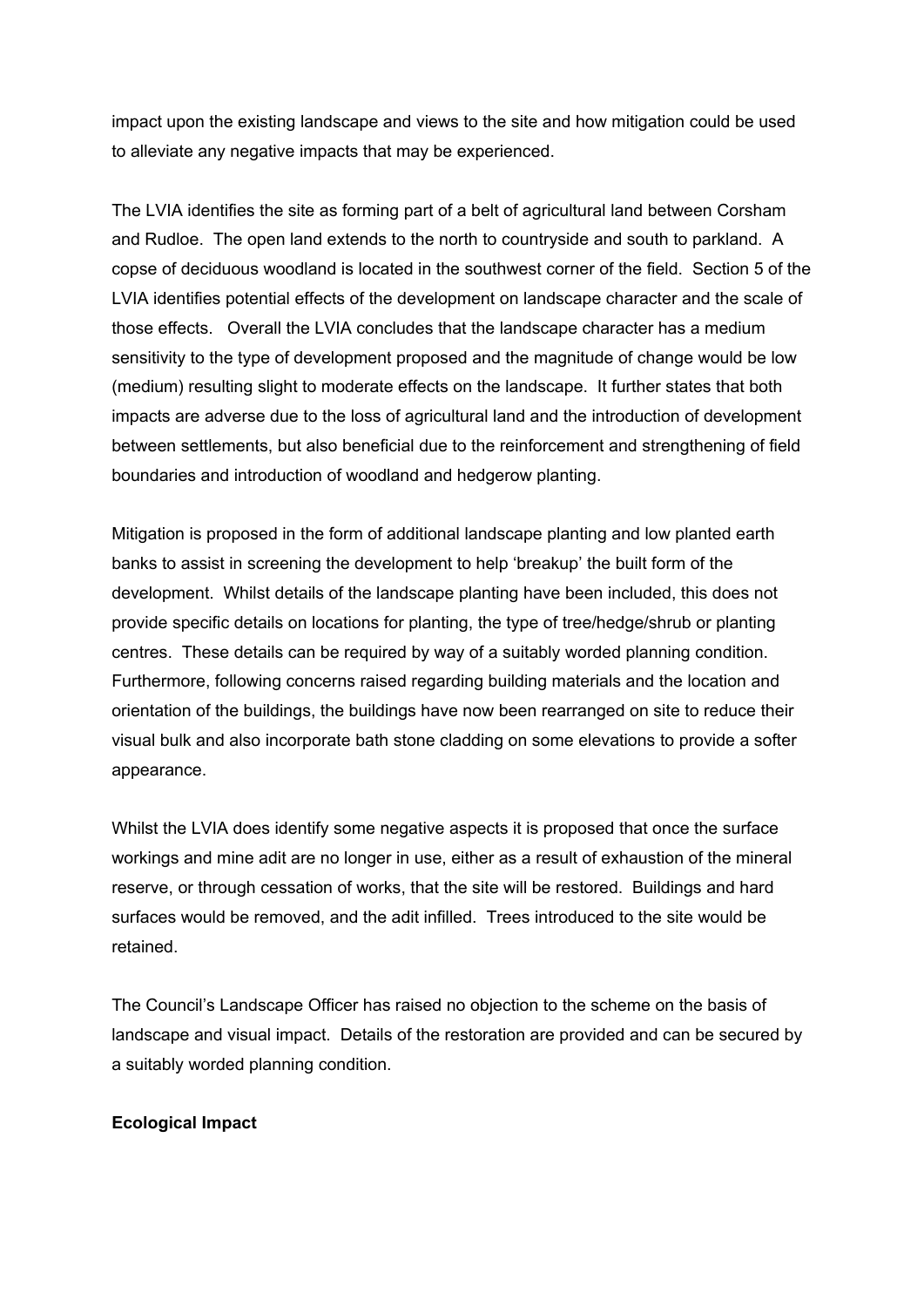The application is also accompanied by a preliminary ecological appraisal which included a survey broadly followed the structure of an 'extended phase 1' survey. The survey results demonstrated that the site was within 2km of four statutory designated sites. Of these, Box Mine SSSI and a further 59.11 hectares of broadleaf woodland is also designated as Bath and Bradford-on-Avon Bats SAC. The former underground working and tunnels of Box Mine are used by bats for hibernation and mating prior to dispersal and has primarily been designated due to the presence of Greater Horseshoe Bats and Bechstein's bats, both of which are annex II protected species.

Whilst the initial assessment did not consider that these designations were of any constraint, concern regarding the lack of detailed bat survey work, and as a result the applicant undertook extensive bat survey to establish whether the proposed development would have a detrimental impact on the SAC. Notwithstanding the lack of initially submitted bat survey, the assessment concluded that whilst there were some potential habits that could be damaged by the works, most would be retained and/or enhanced.

The survey also found that no evidence of protected species was found on site. The recommendations of the survey can be secured by suitably worded planning condition.

Following a request to undertake additional bat surveys, the applicant subsequently submitted a final bat survey report that concluded that whilst Bat activity was generally low with most activity focused in the northern corner of the field in proximity to mature trees, and the southern corner adjacent to the small patch of broadleaved woodland. June however was a particularly active month with much activity being observed along Bradford Road, adjacent to the site.

Common and soprano pipistrelle were the most common species identified during the surveys. Neither greater nor lesser horseshoe bats were observed during the activity surveys however, single calls of both horseshoe species were picked up from the automated detector in August and September.

*Myotis* species were also recorded, including 41 passes from the September automated detector survey. *Myotis* calls are difficult to separate due to the amount of overlap between species and the different parameters that can be measured in their echolocation, therefore it is inconclusive whether the *Myotis* sp. identified are Bechstein's. Bechstein's bats however forage in areas of closed canopy woodland close to water, along overgrown hedgerows and near tree-lines, therefore the habitats on site are not considered to be key foraging areas for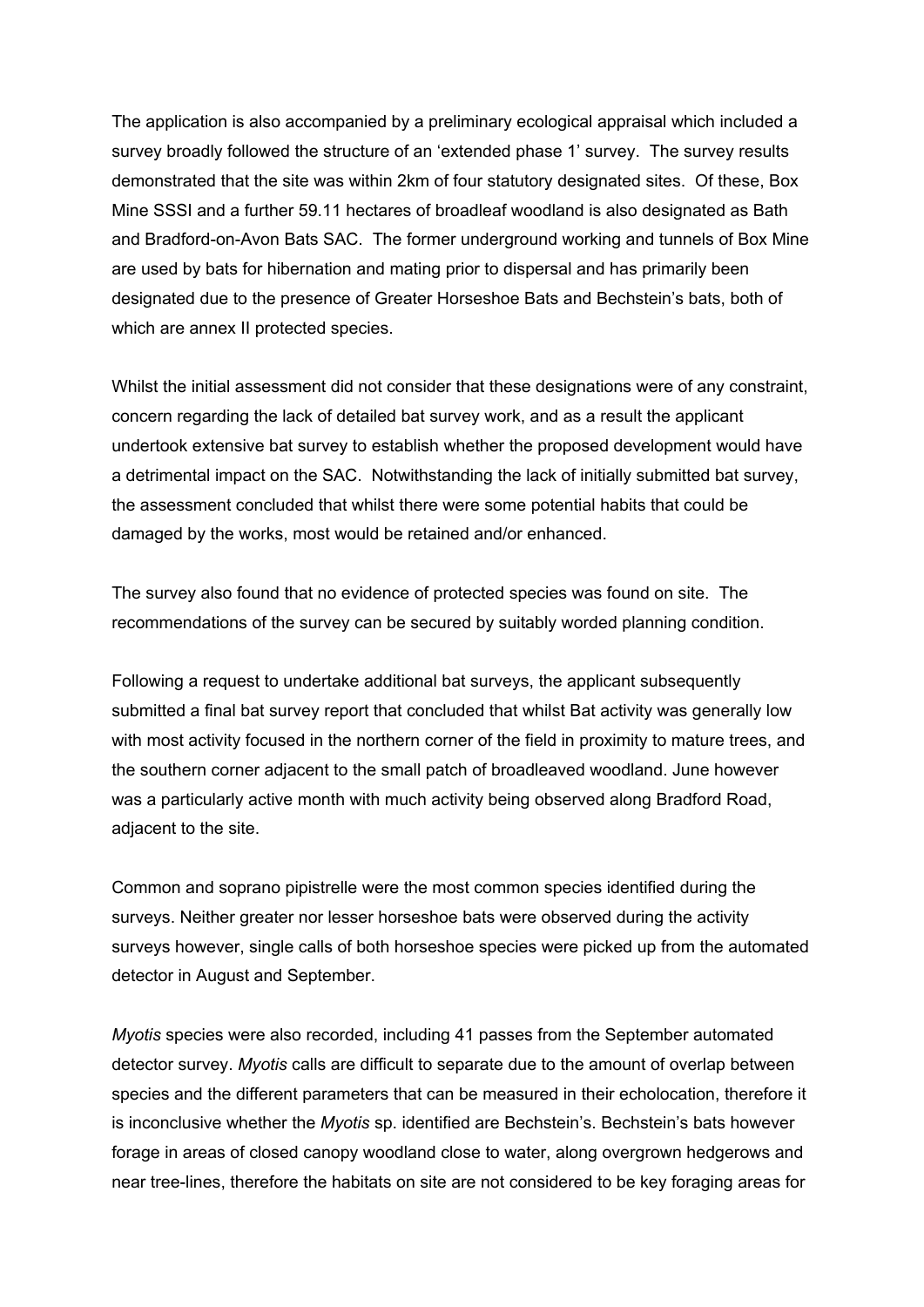this species. It is therefore considered that the likelihood of the *Myotis* species being Bechstein's bat is low.

The 41 calls are unlikely to suggest swarming activity as they are spread out over a three night period and calls were spread out suggesting individual / low numbers of bats commuting through the site, rather than clumped together suggesting numerous bats and potential swarming. The calls were also all echolocation (i.e. foraging / commuting) calls and not social calls, which would be expected for a swarming site. The report concluded that habitats on site were not considered to have the potential for supporting bat roosts, although there is a potential impact on foraging and commuting routes through the severing of linear features and lighting. The boundary features are to largely be retained, with the exception of a 20m gap in the boundary wall for the site access. Additional habitat will be created through the planting scheme.

Lighting is proposed at the main building and in front of the proposed inclined entrance, however minimal lighting will be required as part of the development as most operations take place underground. Loading of stone at the surface will generally not take place after 4pm. Lighting is therefore highly unlikely to impact on foraging or commuting bats.

The Council's ecologist has been provided with the additional details submitted in the bat survey, and whilst no comments had been received at the time of writing the report, the survey was carried out in accordance with details that had previously been agreed with the Council's ecologist. An update will be provided orally at the committee meeting.

It is therefore concluded that the development is unlikely to have significant adverse effects on protected species or the adjacent SAC designated for its bat habitats.

#### **Impact on Highway Safety and capacity**

The proposals is likely to generate approximately 8 HGV movements per day, which will enter and exit the site via the B3109 Bath Road before joining the A4 to the west of Corsham. Revised drawings show that the site access can accommodated visibility splays of 2.4m x 160 metres.

No objection has been raised to the shame by the local highway authority subject to conditions to secure visibility spays and wheel washing facilities. It is considered that the volume of traffic likely to be generated is low and can safely be accommodated on the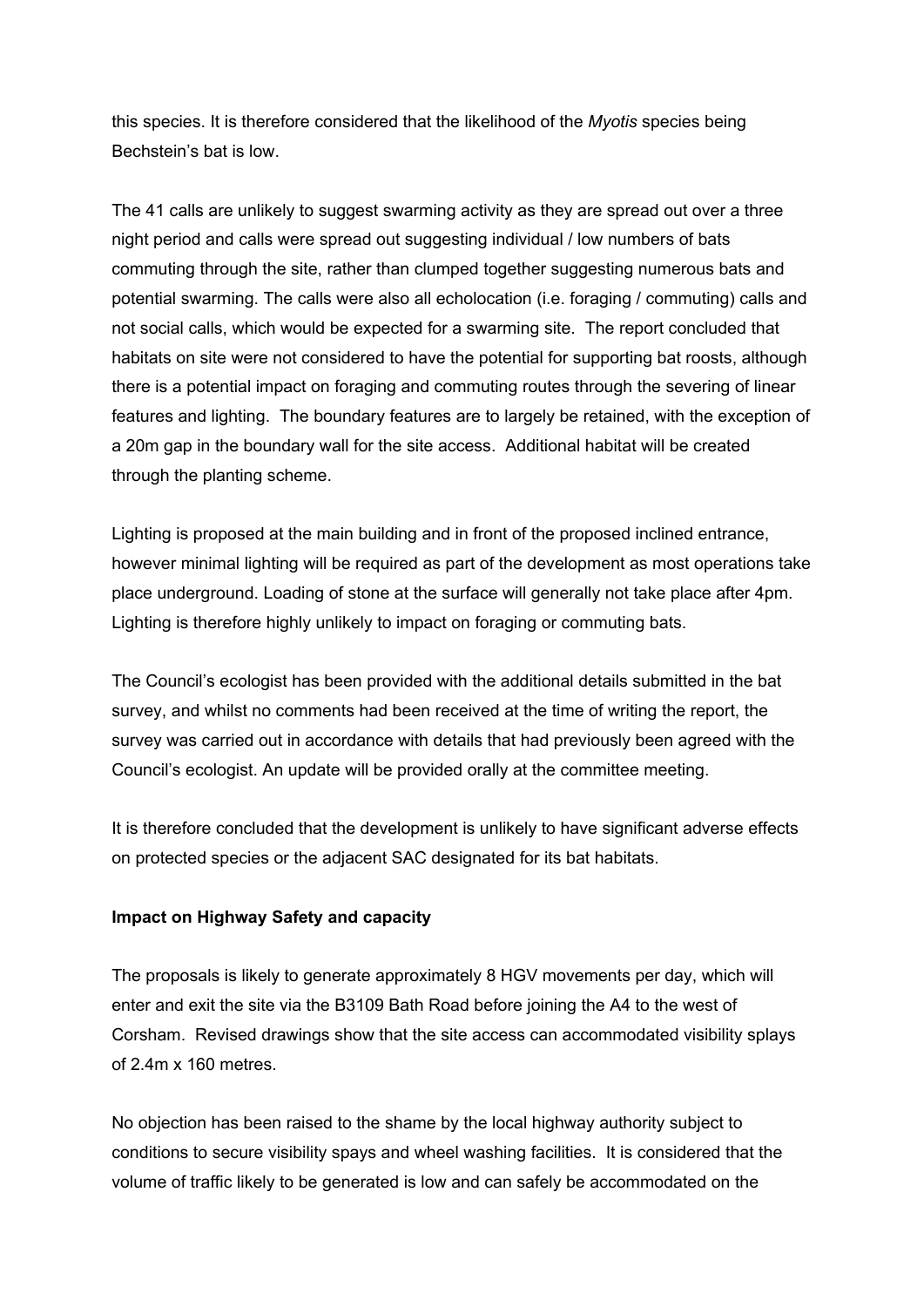existing network and would be unlikely to have a significant impact on either highway safety or capacity.

### **Impact on Residential Amenity**

Policy MDC2 seeks to ensure that the potential adverse impacts associated with minerals development are managed in order to protect the environment and amenity.

Due to the nature of the operations to be undertaken on site there is potential for disturbance to residential occupiers both during the construction and operational phases of development through noise, dust and vibration.

The application has been accompanied by assessments covering noise, vibration and dust in to demonstrate that there is unlikely to be demonstrable harm to residential amenity.

With regard to noise and vibration, the submitted assessment work concludes that due to the distance from the nearest sensitive receptors, the likelihood of an adverse impact being experienced as a result of noise or vibration is unlikely.

Noise modelling has been carried out to determine if the level of noise likely to be experienced at residential properties during the operation of the mine entrance facility would be such that a nuisance could exist. The report considers that the noise from the operations of the mine access development will be of less than marginal significance, in accordance with BS4142:2014, for all sensitive receptors. The new mine entrance will not impact on the direction or method of working for the underground workings.

It is therefore unlikely that demonstrable harm would be caused as a result of noise or vibration.

With regard to dust, the application is supported by a construction dust assessment which was undertaken in accordance with guidelines issued by the Institute of Air Quality Management.

The dust management scheme carried out a construction phase assessment to screen whether there was a requirement for a more detailed assessment. Further assessment will usually be required where sensitive human receptors are located within 350 metres of the site boundary and/or within 50 metres of the routes used by construction vehicles on the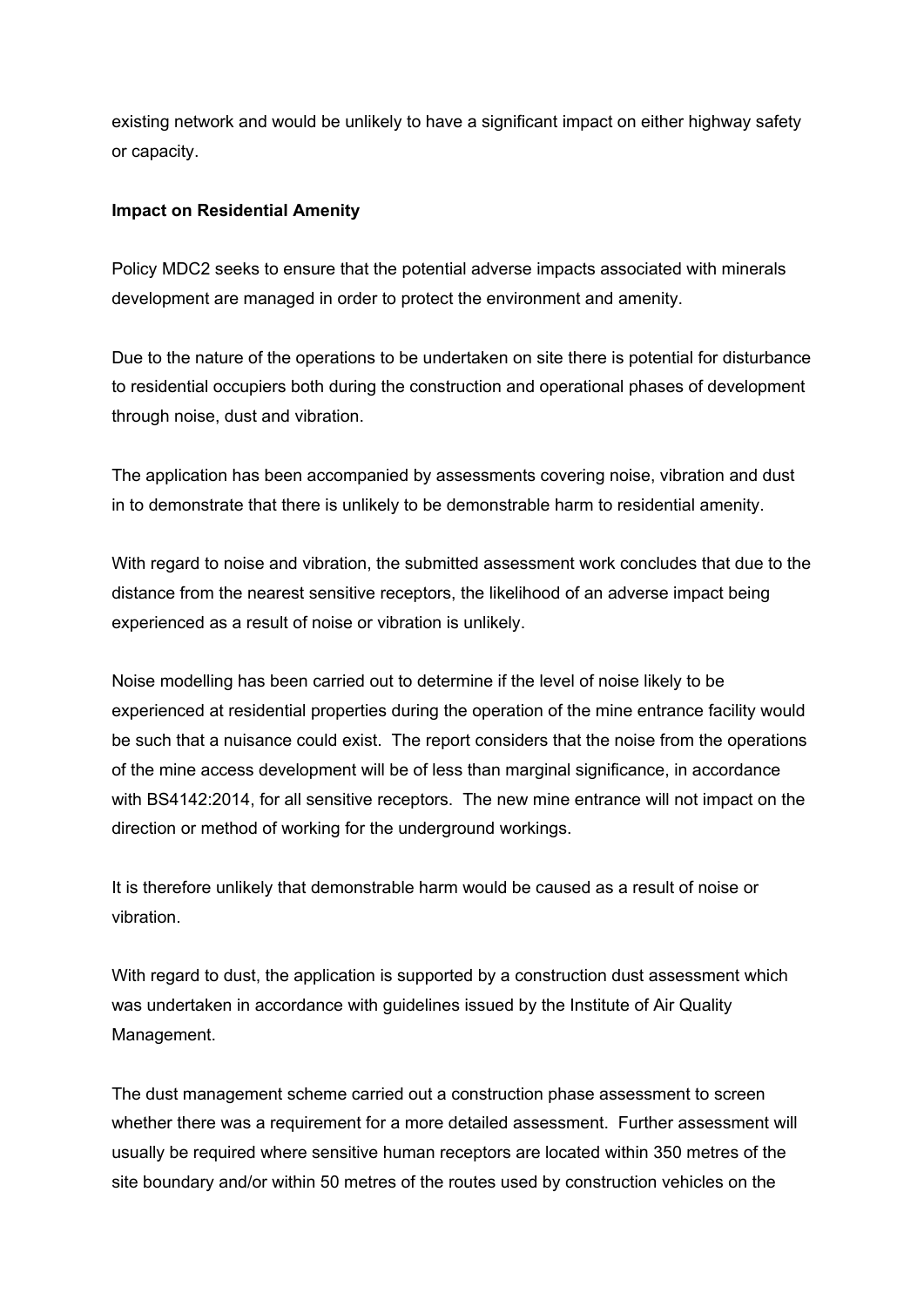public highway within 500 metres of the site entrance. As there are sensitive receptors within 350 metres of the site boundary, further assessment was required.

Stage 2 of the assessment looks at the details of the activities to be undertaken on site, duration, size of the site, meteorological conditions, proximity to the activity, adequacy of mitigation and sensitivity of receptors to dust.

The construction phase is predicted to last for approximately 6 months, with hours between 0700-1700 weekdays. In the absence of mitigation the assessment considers that dust emissions would be likely to occur from earthworks, construction and trackout. The report identifies that adequate mitigation measures can substantially reduce the potential for nuisance from dust or particulate matter and sets out a number of areas in a non-exhaustive list, where dust could arise.

No detailed mitigation measures have been presented, although it is considered these can be secured by way of a suitably worded planning condition.

### **10. Conclusion (The Planning Balance)**

The proposal would deliver a number of operational benefits associated with the existing underground building stone mine. The development will be in place for the duration of the underground works and is not considered to represent an unacceptable form of development. The level of traffic proposed can safely be accommodated on the local highway network. It is also considered unlikely that there would be any demonstrable harm caused to residential amenity.

#### **RECOMMENDATION**

That planning permission be granted subject to the following conditions:

1. The development hereby permitted shall begin no later than three years from the date of this permission.

Reason: In accordance with Section 51(1) of the Planning and Compulsory Purchase Act 2004.

2. The development authorised by this permission shall be for a limited period, expiring on 21 February 2042 or at such time as extraction of stone from the underground stone mine permitted by planning permission N/98/01945/WCM ceases (whichever is the earlier). At such time the site shall be restored within a period of 12 months in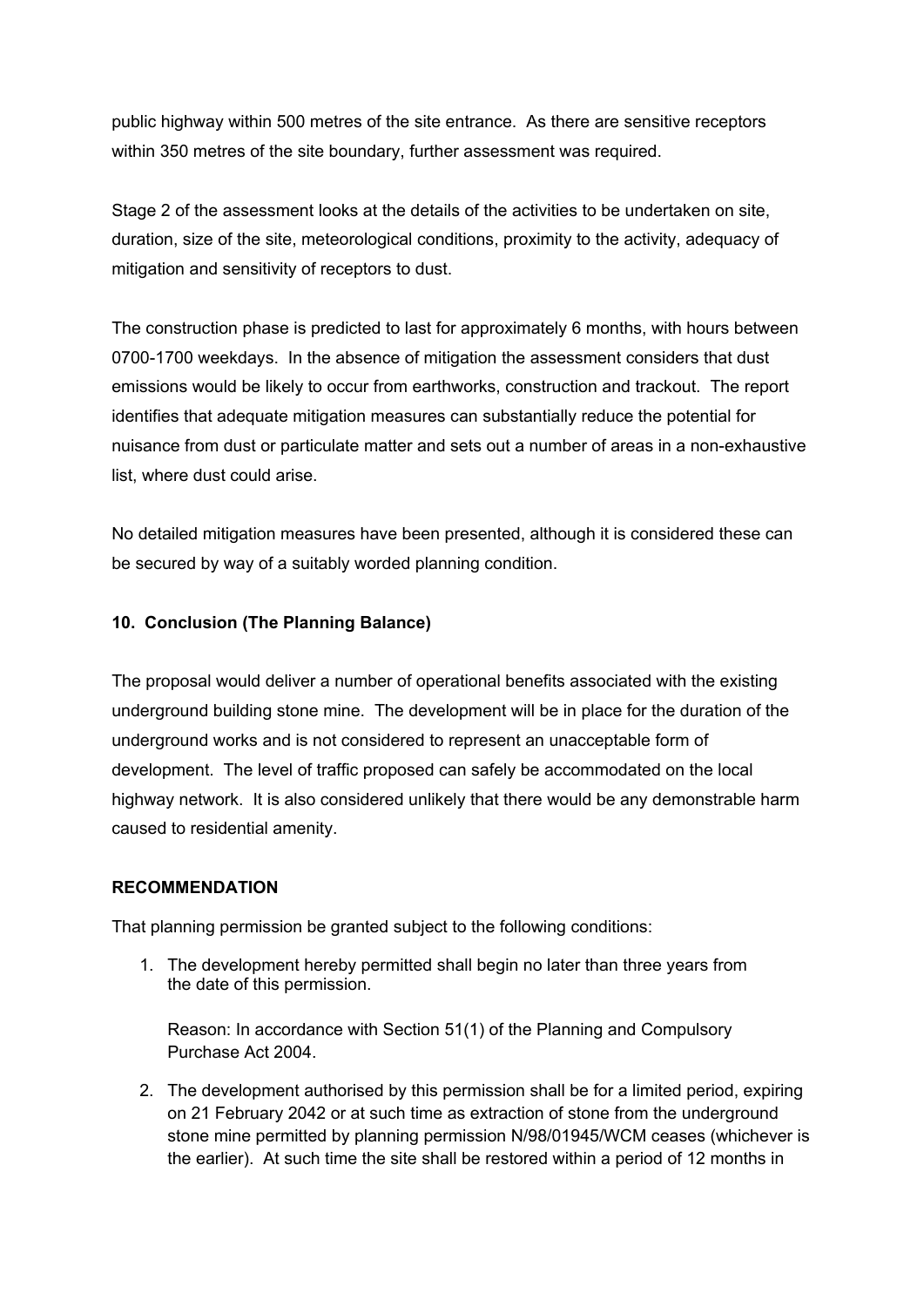accordance with the details shown on drawing ST13466-111 – Restoration Proposals.

Reason: To secure what was applied for the avoidance of doubt.

3. The development hereby permitted shall be carried out in accordance with the following approved plans, unless modified by conditions contained within this schedule:

Plan ref: ST13466-113 – Site Plan, dated 06/11/14

Plan ref: ST13466-115 Revision B – Site Layout, dated 01/12/14

Plan ref: ST13466-116 Revision B – Indicative Surface Water Strategy, dated 03/12/14

Plan ref: ST13466-117 Revision B – Elevation on Proposed Site, dated 11/12/14

Plan ref: ST13466-018 Revision C – General Adit Roof Support Layout, dated 05/11/13

Plan ref: ST13466-021 Revision B – Proposed Elevation on Office Building, dated 29/10/14

Plan ref: ST13466-022 Revision B – Proposed Elevations on Workshop, dated 29/10/14

Plan ref: ST13466-023 Revision B – Proposed Elevations on Storage Shed, dated 29/10/14

Plan ref: ST13466-C3D024 Revision B – Visibility Splays at Site Access off Bradford Road, dated 31/10/14

Plan ref: ST13466-118 – Indicative Sections Through Bradford Road Boundary, dated 08/07/15

Plan ref: ST13466-110 Revision B – Landscape Plan, dated 20/02/14

Reason: For the avoidance of doubt and in the interests of proper planning.

4. No development shall be undertaken onsite unless a detailed scheme for the suppression of dust has been submitted to and approved in writing by the Mineral Planning Authority. The scheme shall include details of dust mitigation measures to be adopted during the construction and operational phases of the development. The scheme shall be carried out in accordance with the approved details.

Reason: In the interests of amenity.

5. Notwithstanding the approved landscaping scheme, within 3 months of the date of this permission, a detailed planting layout and specification shall be submitted to and approved in writing by the Mineral Planning Authority. The scheme shall include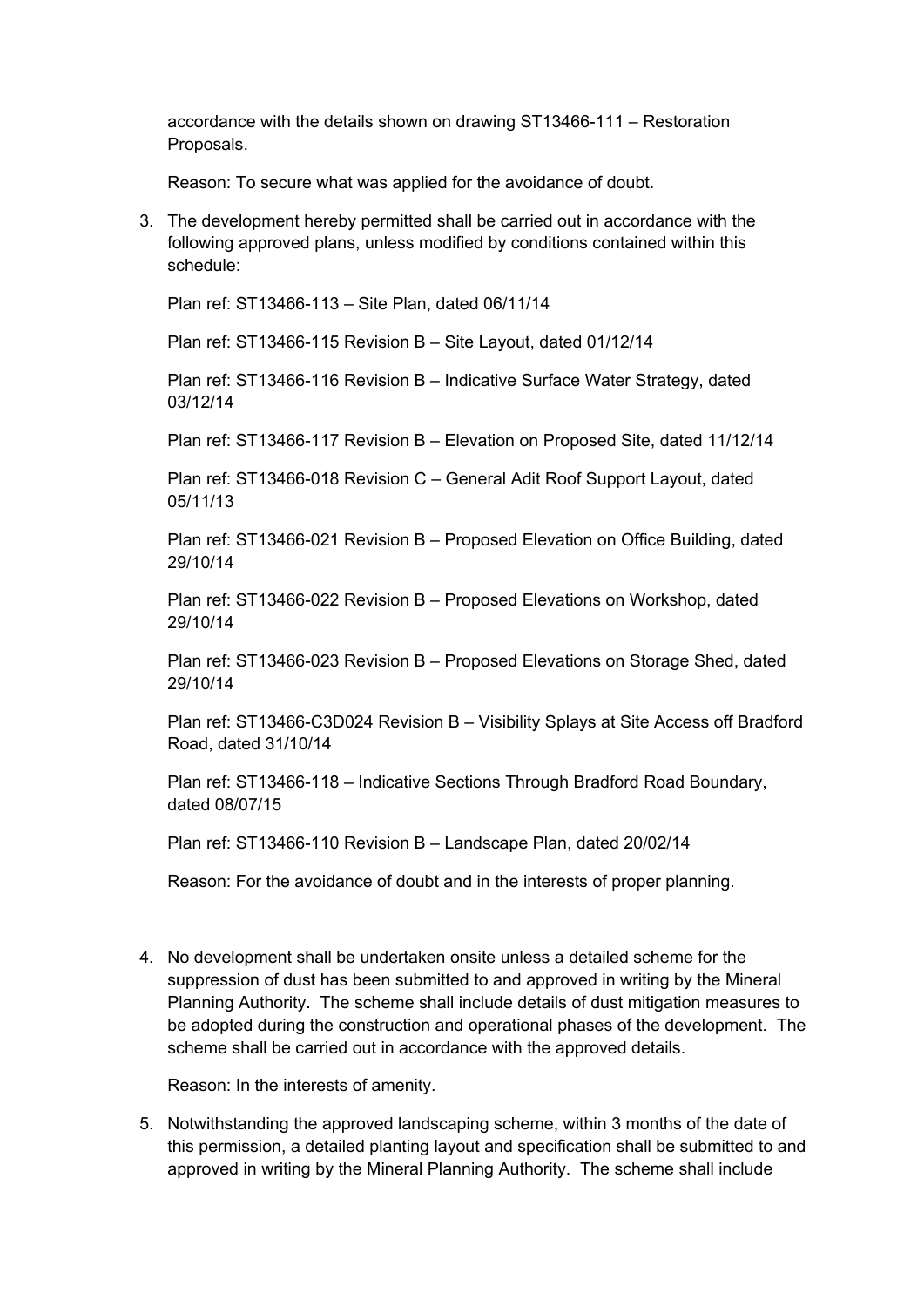details of planting locations, planting centres and type of tree/plant/shrub to be used. All soft landscaping comprised in the approved details of landscaping shall be carried out in the first planting and seeding season following the first occupation of the building(s) or the completion of the development whichever is the sooner. All shrubs, trees and hedge planting shall be maintained free from weeds and shall be protected from damage by vermin and stock. Any trees or plants which, within a period of five years, die, are removed, or become seriously damaged or diseased shall be replaced in the next planting season with others of a similar size and species, unless otherwise agreed in writing by the Mineral Planning Authority.

Reason: In the interests of landscape character and to preserve the amenity of the area.

6. No external lighting shall be installed on site until plans showing the type of light appliance, the height and position of fitting, illumination levels and light spillage have been submitted to and approved in writing by the Waste Planning Authority. The lighting approved shall be installed and shall be maintained in accordance with the approved details.

Reason: In the interests of the amenities of the area and to minimise unnecessary light spillage above and outside the development site.

7. The development hereby permitted shall be carried out in accordance with the recommendations of the submitted Ecological Appraisal, undertaken by Wardell Armstrong and dated November 2013.

Reason: In the interests of safeguarding protected species and enhancing the existing habitat

8. The development hereby permitted shall be carried out in accordance with the details contained within the Mitigation Proposals Management Plan, prepared by Wardell Armstrong and dated November 2014.

Reason: In the interests of safeguarding the amenities of the area.

9. The development hereby permitted shall be carried out in accordance with the details for surface water management contained within the submitted Flood Risk Assessment, dated November 2014.

Reason: In the interests of protecting the water environment and highway safety.

10. No vehicle shall access the site for the purposes of loading or transportation of stone except between the hours of 0700 – 1700 hours Mondays to Fridays and 0700 – 1300 hours Saturdays. No such activity shall take place on Sundays or Bank or Public Holidays.

Reason: In the interests of amenity.

11. The total number of HGV vehicle movements associated with the development hereby permitted shall not exceed the following limits:

8 movements [4 in and 4 out] per day Monday to Friday